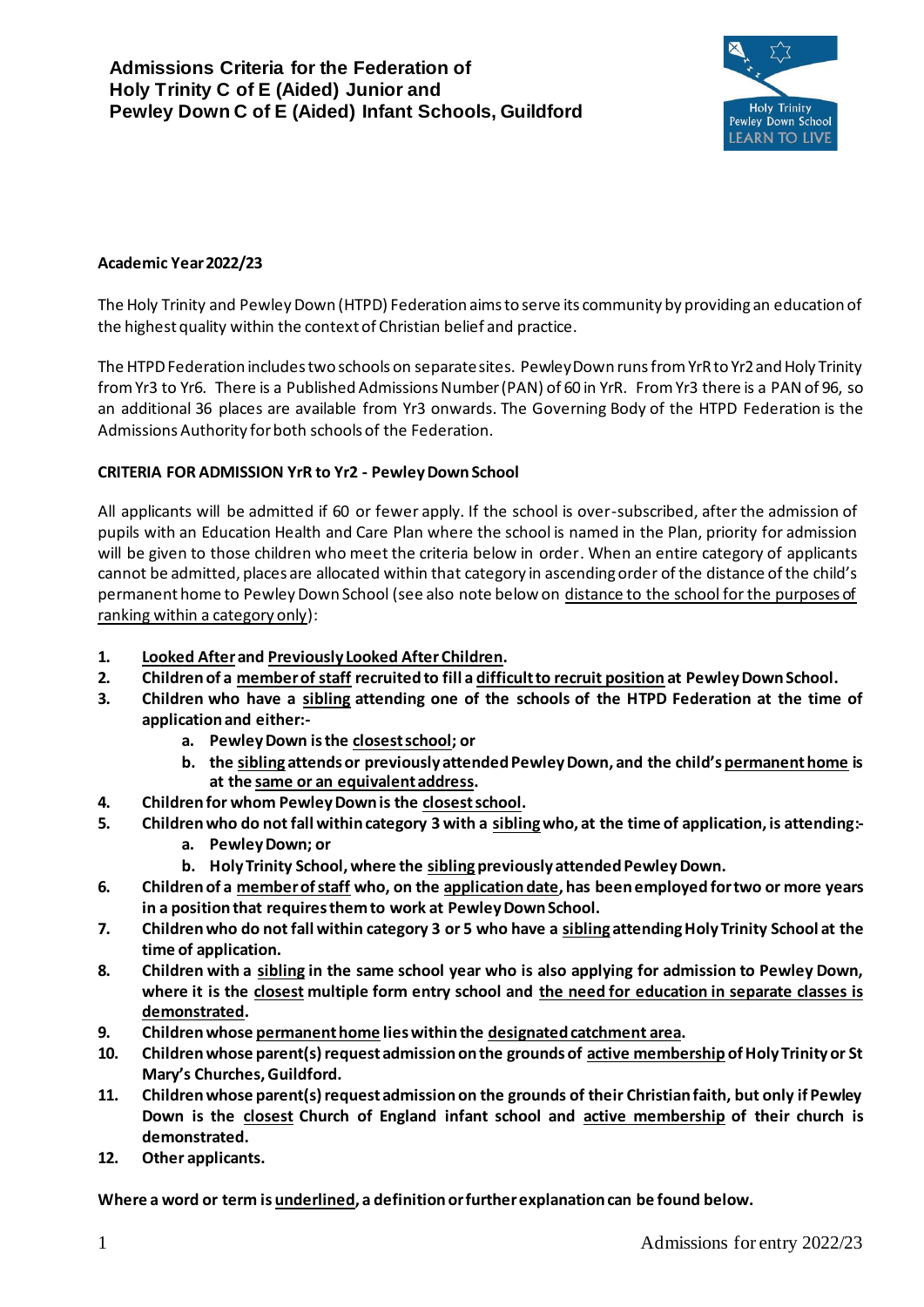## **CRITERIA FOR ADMISSION Yr3 onwards – Holy Trinity School**

All applicants will be admitted if 96 or fewer apply. If the school is over-subscribed, after the admission of pupils with an Education Health and Care Plan where the school is named in the Plan, priority for admission will be given to those children who meet the criteria below in order. When an entire category of applicants cannot be admitted, places are allocated within that category in ascending order of the distance of the child's permanent home to Holy Trinity School (see also note below on distance to the school for the purposes of ranking within a category only):

- **1. Looked Afterand Previously Looked After Children.**
- **2. Children currently attending Pewley Down Infant School, Guildford.**
- **3. Children of a member of staff recruited to fill a difficult to recruit position at Holy Trinity School.**
- **4. Children who have a siblingwho is an existing pupil of one of the schools of the HTPD Federation and who is attending one of the schools of the HTPD Federation at the time of application.**
- **5. Children whose permanent home lies within the designated catchment area.**
- **6. Children of a member of staff who, on the application date, has been employed for two or more years in a position that requires them to work at Holy Trinity School.**
- **7. Children whose parent(s) request admission on the grounds of active membership of Holy Trinity or St Mary's Churches, Guildford.**
- **8. Children whose parent(s) request admission on the grounds of their Christian faith, but only if Holy Trinity School is the closest Church of England junior school and active membership of their church is demonstrated.**
- **9. Children currently attending St Nicolas' Church of England Infant School, but only if Holy Trinity School is the closest Church of England junior school.**
- **10. Children currently attending Bramley Church of England Infant School, Chilworth Church of England Infant School, Merrow Church of England Infant School or Shere Church of England Infant School, but only if Holy Trinity School is the closestChurch of England juniorschool.**
- **11. Other applicants.**

**Where a word or term is underlined, a definition or further explanation can be found below.**

### **DEFINITIONS AND EXPLANATIONS FOR BOTH SCHOOLS**

### **Application Procedure**

Applications for admissions into Year R and Year 3 must be made to the Surrey Local Authority via its online application system or its application form. In addition both Pewley Down and Holy Trinity Schools have their own Supplementary Information Form (SIF) to gain information necessary for allocating places for Pewley Down under criterion 2, 3(b), 6, 8, 10 and 11 and for Holy Trinity under criterion 3, 6, 7 and 8. Places are awarded based on the information given in the application and SIF. If no SIF is provided, an applicant will be ranked in the highest relevant category based on the information available. If the information in the application or SIF is discovered to be false the Governing Body reserve the right to withdraw the offer. Late applications should be made in the same way but will be treated as late applications and will not be processed until after the date given in the Surrey Admissions booklet.

In year applications must also be made to the Surrey Local Authority via its online application system or its application form. If there is a place available, and no waiting list in respect of the year group applied for, a place will be offered. If no place is available in the relevant year group, the name of the child will be added to the waiting list (see below as regards operation of the waiting list).

#### **Special educational needs**

If a school is named in an Education Health and Care Plan the Governing Body must offer a place for that child.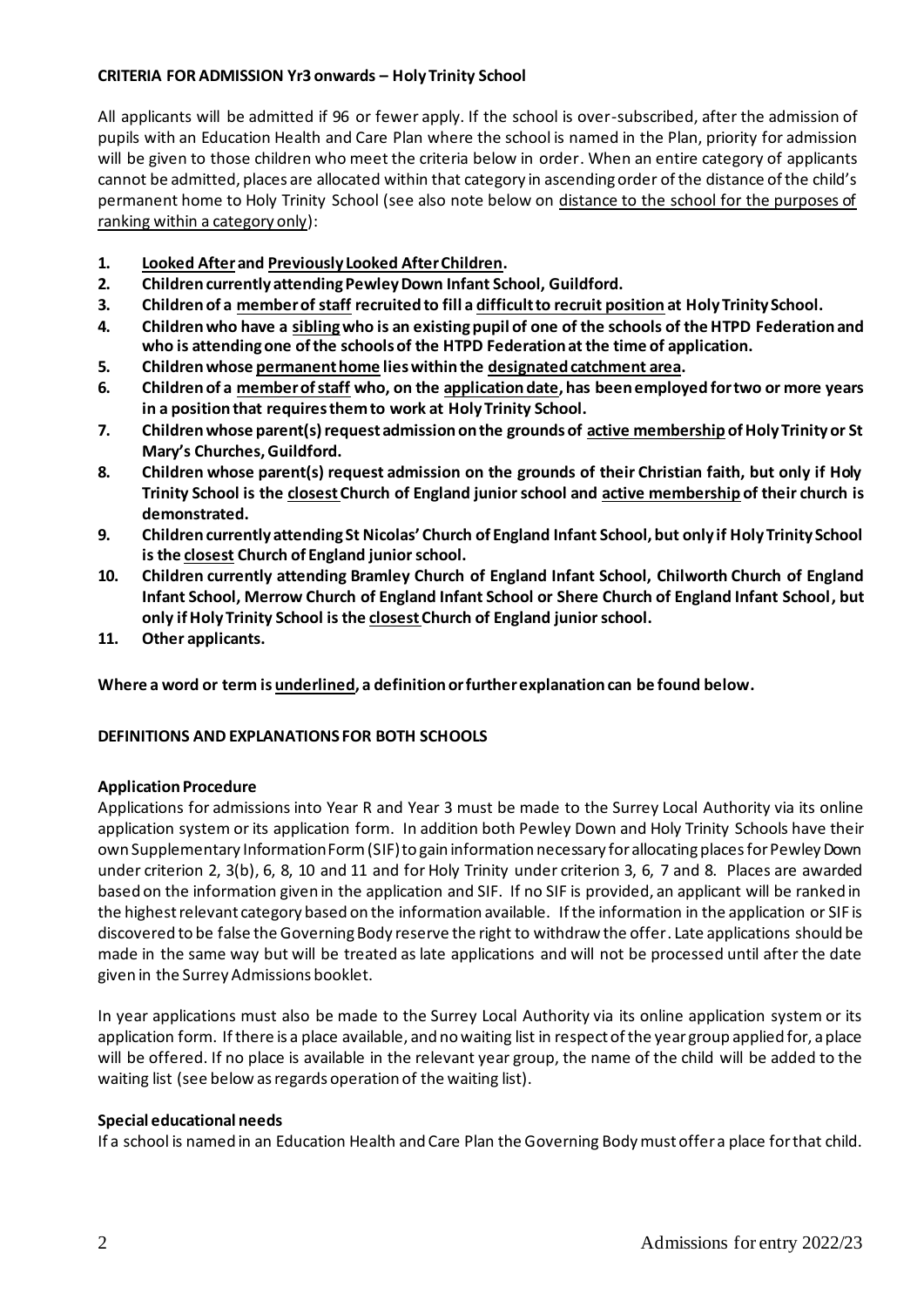#### **Looked After and Previously Looked After Children**

A child who:-

is in the care of a local authority or provided with accommodation by a local authority in accordance with Section 22 of the Children Act 1989, e.g. fostered or living in a children's home, at the time an application for a school is made - a letter from the Children's Services Department confirming the child's status must be submitted at the time of application;

• has previously been in the care of a local authority or provided with accommodation by a local authority in accordance with Section 22 of the Children Act 1989 and who has left that care through adoption, a child arrangements order (in accordance with Section 8 of the Children Act 1989, as amended by the Children and Families Act 2014) or special guardianship order (in accordance with Section 14A of the Children Act 1989) - a letter from the Children's Services Department confirming the child's status must be submitted at the time of application; or

• appears (to the Admissions Authority) to have been in state care outside of England and ceased to be in state care as a result of being adopted – the parent/carer will need to provide evidence to demonstrate that the child was in state care outside of England and left that care as a result of being adopted.

# **Member of staff**

A member of staff is a person who is employed by the HTPD Federation. For the purposes of criteria 2 and 6 for Pewley Down School and criteria 3 and 6 for Holy Trinity School, a member of staff will be considered to have a position at the school for which the application is made if the position they have held is solely in respect of that school (for example class teacher), or if they have held a position in respect of the school for which the application is made as part of a position that covers both Pewley Down School and Holy Trinity School (for example as a member of the senior leadership team working in both schools, or as a subject lead working in both schools). For the purposes of criterion 6 for both schools, the position in respect of the school for which the application is made must have been held for two years or more on the application date.

### **Application date**

In criterion 6 for both Pewley Down School and Holy Trinity School, "application date", means the closing date for applications for the school (for both schools this is 15<sup>th</sup> January 2022 for September 2022 entry).

### **Sibling**

A sibling includes brothers, sisters, step siblings, foster siblings, adopted siblings and other children with a 'permanent home' at the same address.

### **Closest school**

The closest school means the school closest to the child's permanent home that admits pupils of the appropriate age range. The closest school to a child's permanent home is determined using Surrey Admissions Team's Geographical Information System.

The closest multiple form entry school, CofE infant school or CofE junior school to a child's permanent home is also determined using Surrey Admissions Team's Geographical Information System.

### **Same or an equivalent address**

Under criterion 3(b) for Pewley Down School, "same or an equivalent address" means the address of the permanent home given at the date of admission of the sibling to Pewley Down, or an address that is no further away from Pewley Down, as determined using Surrey Admissions Team's Geographical Information System.

### **Permanent home**

A child's "permanent home" is the child's principal residence and that of at least one parent or legal guardian. In the case of formal equal shared custody, it will be up to the parents to agree which address to use. In other cases of shared custody it is where the child spends most of their time.

### **Demonstrating the need for education in separate classes(siblings in same school year)**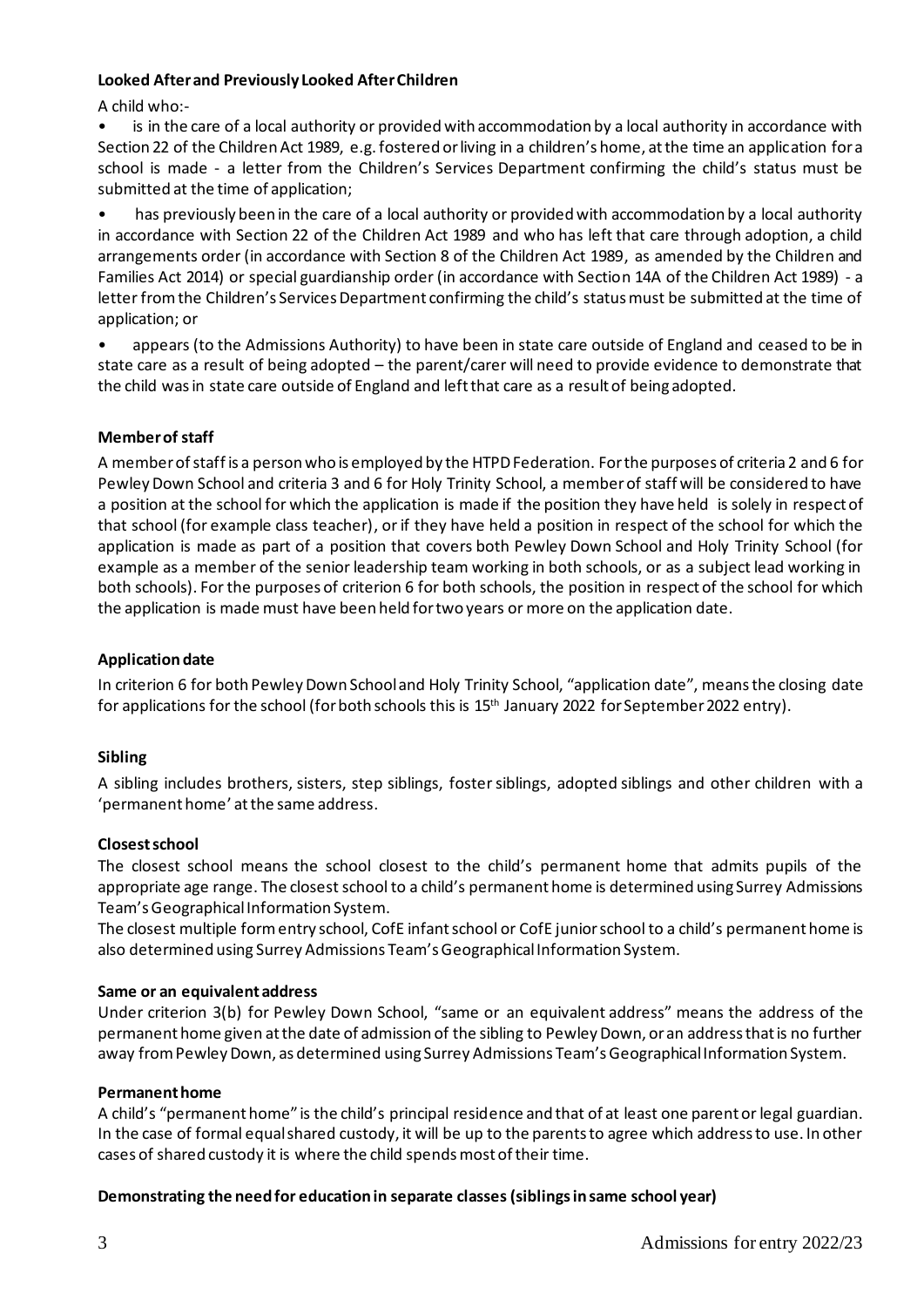Under criterion 8 for Pewley Down School, the need for education in separate classes should be demonstrated by providing a letter from a relevant professionalwho can attest to that need (for example, a person providing pre-school care or education in respect of the child or children, or a health care professional who has been involved in the child or children's care). If such a letter cannot be provided, the parent or legal guardian should themselves set out the reasons for the need for education in separate classes in a letter, and provide information in addition as to why it was not possible to provide a letter from a relevant professional.

#### **Designated catchment area**

The designated catchment area is Holy Trinity Ward 2002, see the attached map.

#### **Active membership**

Active membership of a church means regular attendance at church, by at least one parent or the child, on average at least once a month over the preceding year. This must be supported by a letter from their parish priest, church minister or equivalent. In the event that during the period specified for attendance at worship, the church has been closed for public worship and has not provided alternative premises for that worship, the requirements of these [admissions] arrangements in relation to attendance, will only apply to the period when the church or alternative premises have been available for public worship.

### **Multiple births**

If a final place at the school is going to be offered to a child from a multiple birth, the Governing Body will go over PAN to admit the remaining consecutively ranked children from the same multiple birth, up to a maximum of 62 for Yr to Y2, or up to a maximum of 98 for Y3 to Y6: priority as to which multiple birth sibling(s) will be allocated the place(s) will be decided by their rank position. Any multiple birth sibling(s) not offered a place will remain on the waiting list, and the applicant will be informed of their right of appeal.

### **Distance to the school for the purposes of ranking within a category only**

Distance to school is the distance from the child's permanent home to the **school for which an application has been made**. This distance is measured using the Surrey Admissions Team's Geographical Information System, by straight line from the address point of the pupil's home to the nearest school gate available for pupils to use. Where homes are deemed to share the same address point or to be equidistant from the school, Governors will arrange for lots to be drawn to determine which child should be given priority.

### **Difficult to recruit position**

A difficult to recruit position will be determined by the HTPDGoverning Body and their decision will be final.

### **Education outside chronological year group**

Applicants may choose to seek a place outside their child's chronological (correct) year group. Decisions will be made on the basis of the circumstances of each case and what is in the best interests of the child concerned. In this instance parents should discuss their wishes with the headteacher, stating clearly why they feel admission to a different year group would be appropriate, including any supporting documentary evidence if they wish. Reasons for the Governing Body's decision in such cases will be shared in writing with parents.

Applicants who are applying for their child to have a decelerated entry to school, i.e. to start later than other children in their chronological age group, should initially apply for a school place in accordance with the deadlines that apply for their child's chronological age. For children born between 1st April and 31st August, parents may decide to delay admission to school until the term after their child turns 5 i.e. when statutory school age is reached. In such a case, a child would normally start school the following year in Year 1, missing out on Reception, but a parent may request that their child is admitted to Reception instead, meaning that the child would be educated outside their correct year group. If, in liaison with the headteacher, the Governing Body agree for the child to have a decelerated entry to the school the place cannot be deferred and instead the applicant will be invited to apply again in the following year for the decelerated cohort.

Applicants who are applying for their child to have an accelerated entry to school, i.e. to start earlier than other children in their chronological age group, must initially apply for a school place at the same time that other families are applying for that cohort. If, in liaison with the headteacher, the Governing Body agree for the child